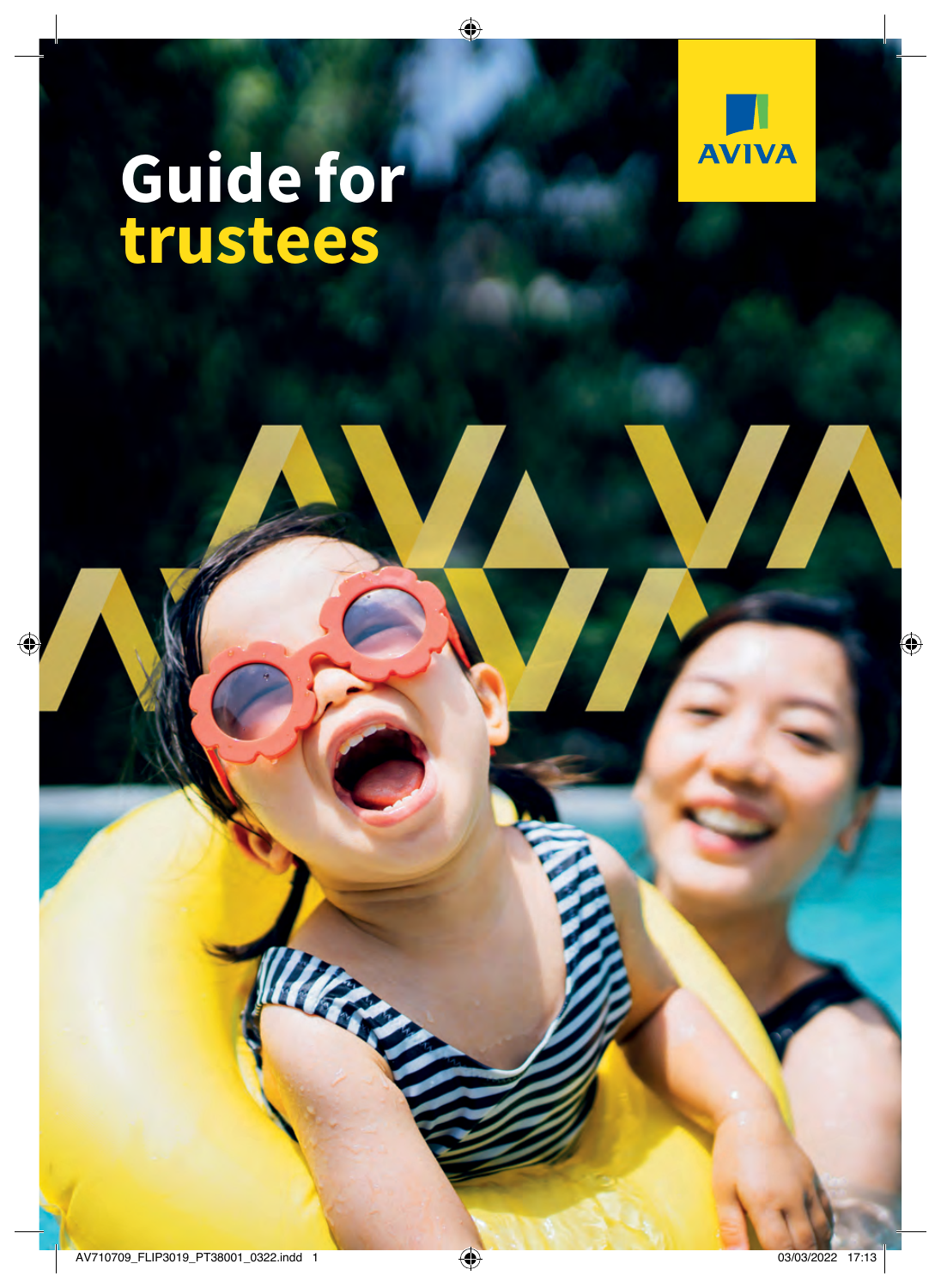## **Guide for Trustees**

As a trustee for an Aviva life insurance policy you could have an important role to play should the worst happen and there be a need to claim on the policy. While the process is simple and straightforward, this document is designed to provide all the information you need and answer some of the main questions you may have.

Your role as a trustee is normally a simple but important one. It won't usually require much of your time, but it will enable you to provide a very important service to the policyholder and the beneficiaries of the trust.

#### **What is a trust?**

A trust, in the simplest terms, is a way of making a gift, whilst retaining some control over who benefits from it and when it becomes available. Instead of the gift being passed directly to the intended beneficiaries, it is transferred to and held by people known as trustees. That gift could be anything from a house to a life insurance policy. The remainder of this guide assumes that the gift is an Aviva life insurance policy.

#### **Why have a trust?**

Trusts are often used with life policies, primarily to speed up the payment of a claim and as a means to reduce a possible inheritance tax liability or to provide funds to help pay an inheritance tax bill.

#### **Who can be a trustee?**

As long as you are over the age of 18 and of sound mind, you may act as a trustee, even if you are also a beneficiary under the trust.

#### **How many trustees will there be?**

Normally at least two trustees are appointed at outset. If a trust, for whatever reason, has only one remaining trustee then at least one other should be appointed.

## **What will I be responsible for?**

As a trustee you'll be the legal owner (or one of the legal owners) of the policy and you'll be responsible for the administration of the trust and the assets contained within it in accordance with the rules contained in the trust document. The trustees are responsible for any trust funds. This may involve deciding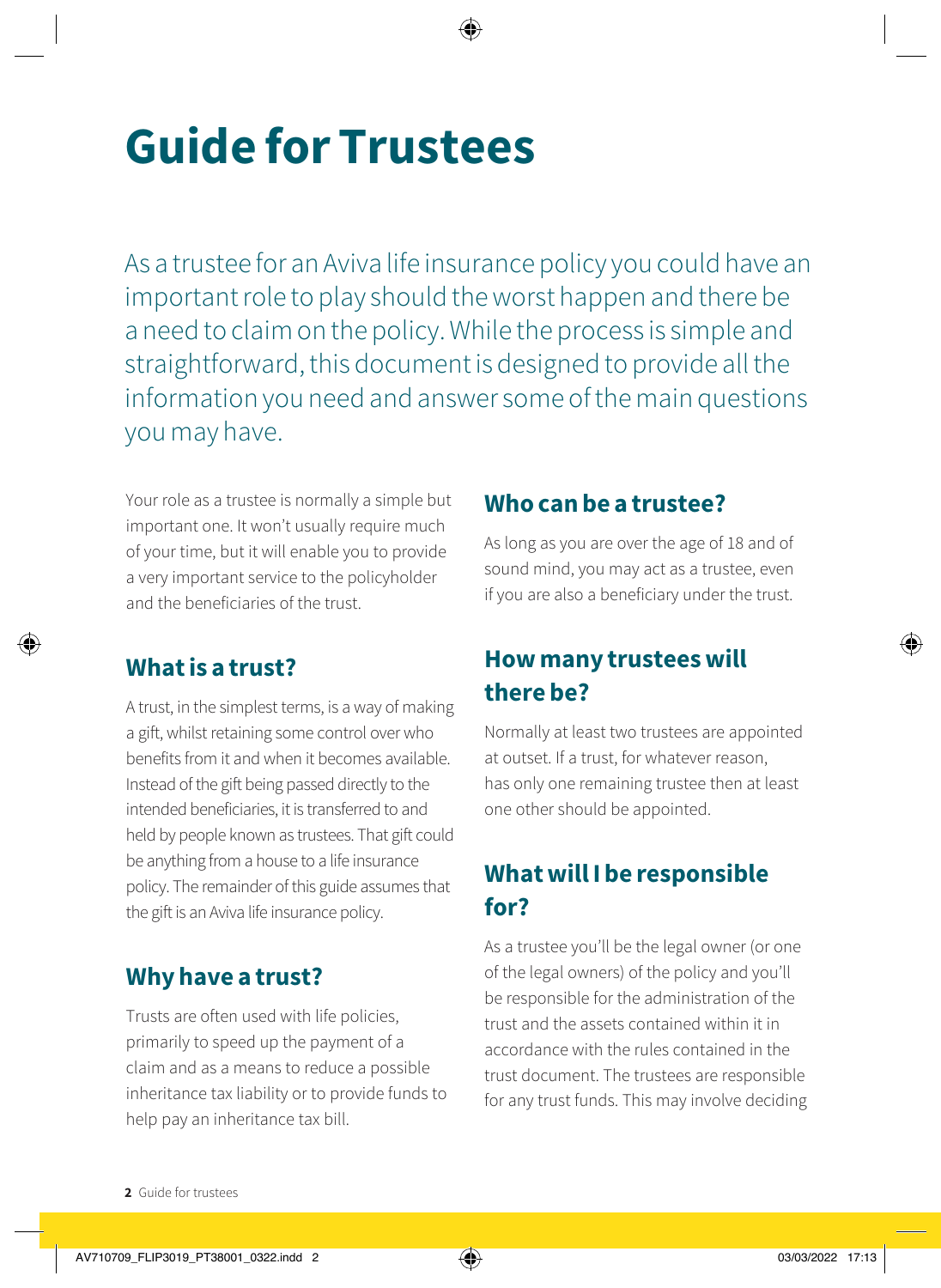who should benefit under the terms of the trust, and when trust funds should be distributed to beneficiaries.

For a life cover or critical illness cover policy, such funds will only arise if a life covered dies or is diagnosed with or suffers from a terminal or critical illness within the policy term. If there's a payout the proceeds may need to be reinvested by the trustees, for instance, if the chosen beneficiaries are young children. Under the terms of most of our trusts, we require the written authority of all the trustees before paying out the policy proceeds. Trustees will need to act together in exercising their powers under the trust except where the trust document says otherwise.

## **What are the powers of trustees?**

The specific powers given to you will be set out in the trust. These will include powers of investment and powers to pay monies as required to beneficiaries. In many instances you may also be given a power of appointment enabling you to choose which of the potential beneficiaries will benefit. The person creating the trust may have given you some sort of indication as to who should benefit. However, this indication is not binding and you are still required to actively consider the interests of the potential beneficiaries before making your decision.

## **How will the trustees work together?**

If you're one of several trustees, all decisions that you make must be reached unanimously. A majority decision is not sufficient.

## **Will I be paid for acting as a trustee?**

As a non-professional trustee, you won't be paid for acting as trustee.

## **Are there any other duties?**

In addition to the responsibilities already mentioned, there are a number of further duties that are imposed on trustees by law. Of these, possibly the most important is the duty to ensure you do not take unnecessary risks with trust funds. Although, as a trustee you are not expected to have any specialist knowledge you don't already possess, you need to ensure that any funds that need to be reinvested are done so appropriately and this may involve obtaining relevant investment advice.

You must not make any personal profit from acting as trustee. You must hold any trust funds for the benefit of all the beneficiaries and must not favour one at the expense of another (for example, where the trust is held for specific beneficiaries), unless the trust gives you the discretion to do so.